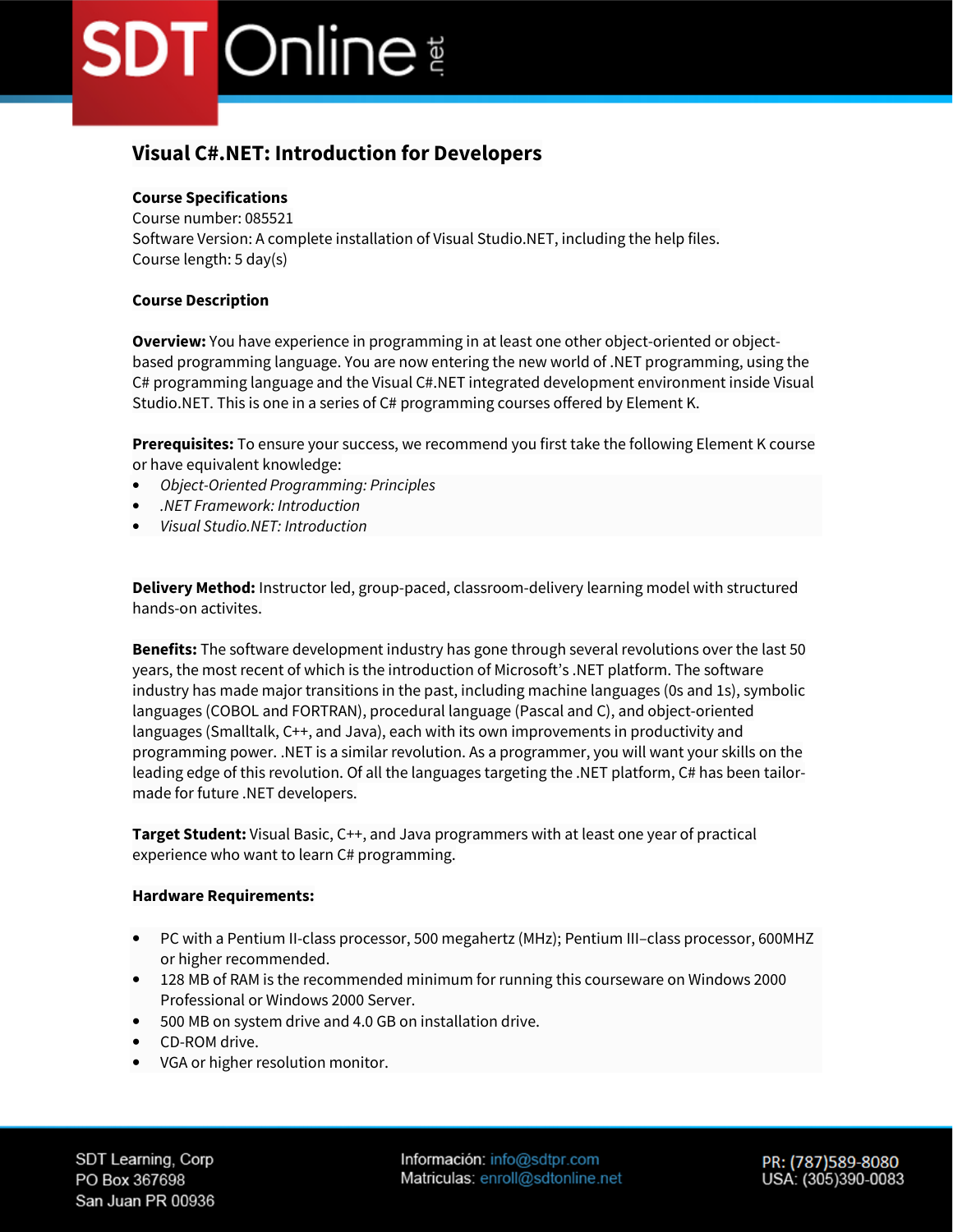### **Software Requirements:**

- A complete installation of Visual Studio.NET, including the help files.
- Microsoft Internet Explorer Version 6.0.

#### **Platform Requirements:**

• Windows 2000 Server or Windows 2000 Professional.

#### **Performance-Based Objectives**

Lesson objectives help students become comfortable with the course, and also provide a means to evaluate learning. Upon successful completion of this course, students will be able to:

- Build and run simple C#-based programs.
- Define and use classes in C#.
- Define and use methods in C#.
- Program GUI Windows applications with forms and controls.
- Write statements that control program flow.
- Identify and use reference and value types in C#.
- Program with built-in and user-defined exceptions.
- Identify and use reference and value types in C#.
- Define and use arrays and collections.
- Expose and access properties and indexers.
- Build and deploy local and shared assemblies.
- Write code that interoperates with legacy Windows code.

### **Course Content**

### **Lesson 1: Creating Simple C# Programs**

Topic 1A: Create a Simple C# Console Application

Topic 1B: Use a Namespace

Topic 1C: Comment Code

Topic 1D: Create a Simple Class Library

Topic 1E: Test a Simple Class Library

Topic 1F: Create a Simple C# Windows GUI Application

### **Lesson 2: Working with Classes**

Topic 2A: Define and Use a Class Topic 2B: Use Access Modifiers Topic 2C: Define Namespaces Topic 2D: Declare an Abstract Class Topic 2E: Derive a Concrete Class from an Abstract Class Topic 2F: Use an Abstract Class and its Concrete Derived Class

### **Lesson 3: Working with Methods**

Topic 3A: Implement Constructors Topic 3B: Implement a Destructor Topic 3C: Override a Method Topic 3D: Overload a Method

SDT Learning, Corp PO Box 367698 San Juan PR 00936 Información: info@sdtpr.com Matriculas: enroll@sdtonline.net

PR: (787)589-8080 USA: (305)390-0083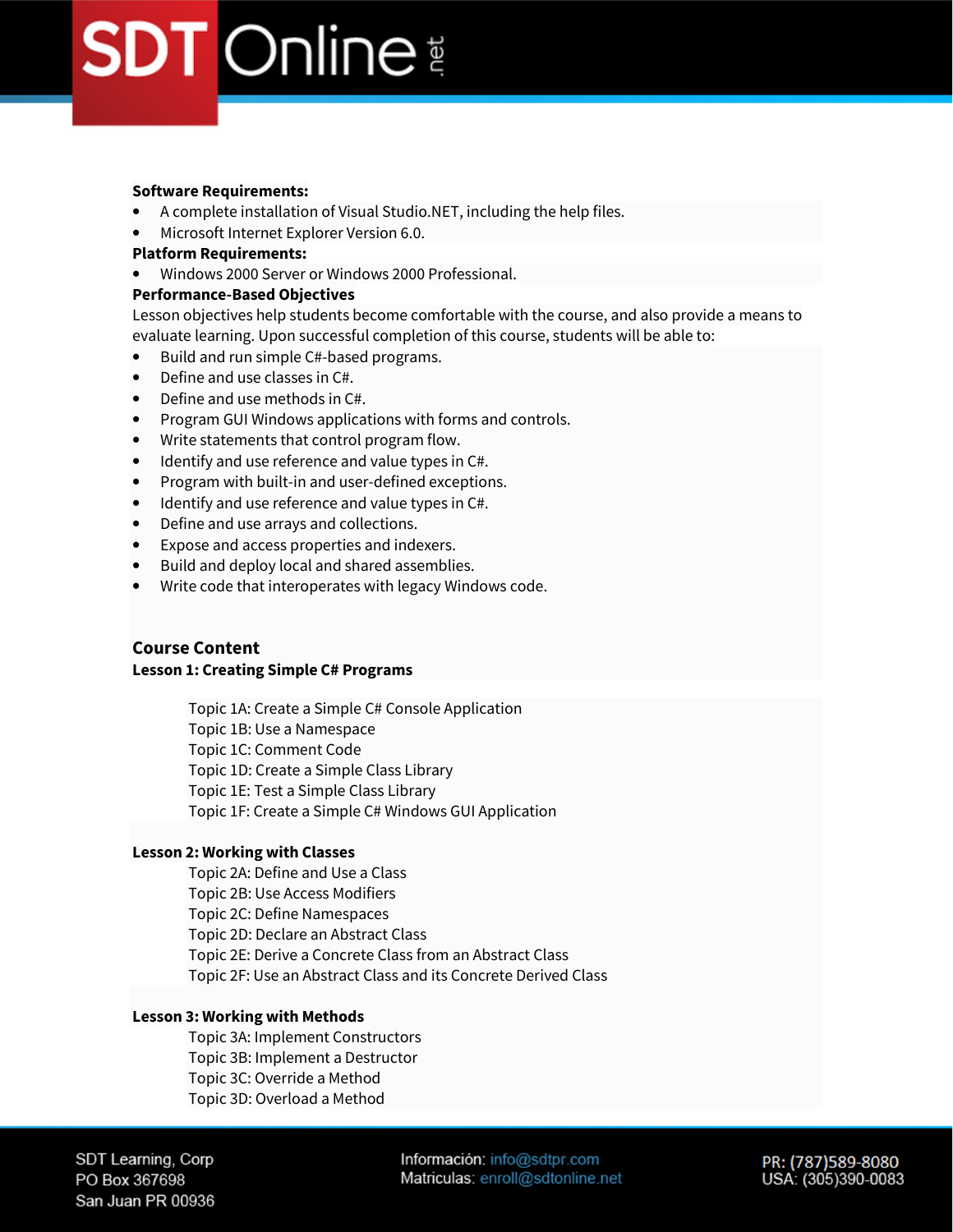Topic 3E: Overload an Operator Topic 3F: Pass Parameters

### **Lesson 4: Programming with Forms and Controls**

Topic 4A: Create a Graphical Program Using Standard Built-in Controls Topic 4B: Create a Custom Control Topic 4C: Use Custom Controls on a Form

### **Lesson 5: Writing Statements that Control Program Flow**

Topic 5A: Write Conditional Statements Topic 5B: Write Loop Statements Topic 5C: Write Jump Statements

### **Lesson 6: Using Types in C#**

Topic 6A: Use Pre-defined Data Types Topic 6B: Differentiate Between Reference and Value Types Topic 6C: Use Casting Topic 6D: Define and Use a Struct Type Topic 6E: Define and Use an Enum Type

### **Lesson 7: Programming with Exceptions**

Topic 7A: Catch Exceptions Topic 7B: Define Custom Exceptions Topic 7C: Throw Exceptions Topic 7D: Utilize the finally Keyword

### **Lesson 8: Working with Interfaces**

Topic 8A: Define an Interface Topic 8B: Implement Interfaces in Derived Classes Topic 8C: Invoke Interface Methods

### **Lesson 9: Working with Arrays and Collections**

Topic 9A: Define a Rectangular or Higher-Dimensional Array Topic 9B: Use a Rectangular Array Topic 9C: Define a Jagged Array Topic 9D: Use a Jagged Array Topic 9E: Choose and/or Create a Collection Type Topic 9F: Use A Collection Type

### **Lesson 10: Working with Properties and Indexers**

Topic 10A: Expose Properties Topic 10B: Expose Indexers

### **Lesson 11: Building and Deploying Assemblies**

Topic 11A: Create an Assembly with the C# Command Line Compiler Topic 11B: Use Ildasm Topic 11C: Deploy an Assembly Locally

SDT Learning, Corp PO Box 367698 San Juan PR 00936 Información: info@sdtpr.com Matriculas: enroll@sdtonline.net PR: (787)589-8080 USA: (305)390-0083